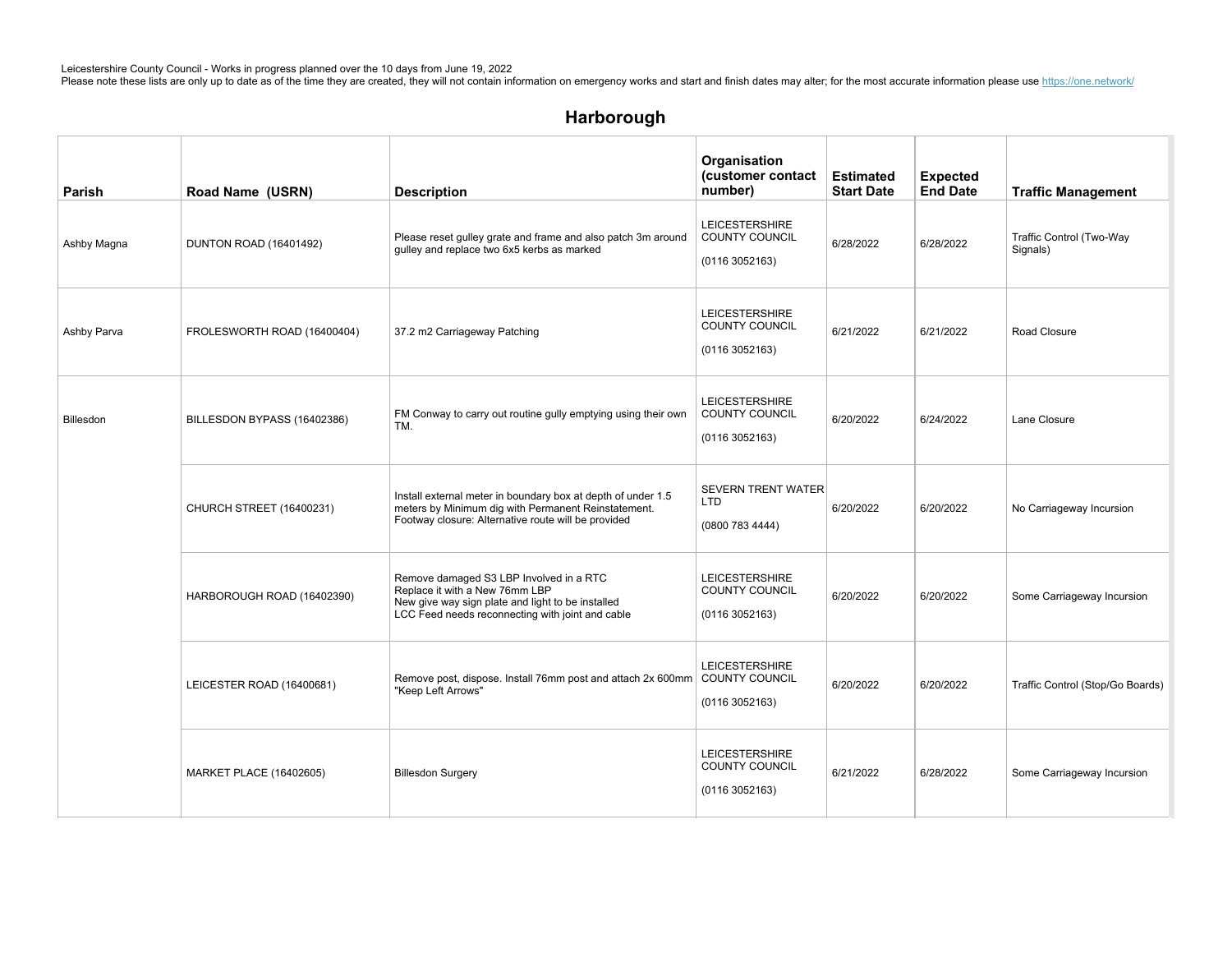# Harborough

| Parish                  | Road Name (USRN)              | <b>Description</b>                                                                                                                                                                                               | Organisation<br>(customer contact<br>number)                    | <b>Estimated</b><br><b>Start Date</b> | <b>Expected</b><br><b>End Date</b> | <b>Traffic Management</b>              |
|-------------------------|-------------------------------|------------------------------------------------------------------------------------------------------------------------------------------------------------------------------------------------------------------|-----------------------------------------------------------------|---------------------------------------|------------------------------------|----------------------------------------|
| Bittesby                | BRIDLEWAY W86 (16403286)      | Existing PROW's W86 Bridleway, W88 Bridleway, W89 footpath, LEICESTERSHIRE<br>Footpath 91 and W92 footpath to be diverted as shown on<br>drawing number 16593-HYD-XX-XX-SK-D-0005 P1 footpath<br>diversion route | COUNTY COUNCIL<br>(01163052163)                                 | 8/9/2021                              | 8/9/2023                           | Road Closure                           |
|                         | FOOTPATH W89 (16403292)       | Existing PROW's W86 Bridleway, W88 Bridleway, W89 footpath, LEICESTERSHIRE<br>Footpath 91 and W92 footpath to be diverted as shown on<br>drawing number 16593-HYD-XX-XX-SK-D-0005 P1 footpath<br>diversion route | <b>COUNTY COUNCIL</b><br>(01163052163)                          | 8/9/2021                              | 8/9/2023                           | Road Closure                           |
|                         | MERE LANE (16401494)          | Reconstructing the road along the new kerbline                                                                                                                                                                   | <b>LEICESTERSHIRE</b><br><b>COUNTY COUNCIL</b><br>(01163052163) | 5/23/2022                             | 9/2/2022                           | Road Closure                           |
| <b>Bitteswell</b>       | <b>HALL LANE (16400492)</b>   | Short Comm Pipe Cut Off 1"                                                                                                                                                                                       | <b>SEVERN TRENT WATER</b><br><b>LTD</b><br>(0800 783 4444)      | 6/23/2022                             | 6/25/2022                          | Traffic Control (Two-Way<br>Signals)   |
|                         | ULLESTHORPE ROAD (16401280)   | Replace 1 pole - Urgent works due to pole damage.<br>Footway closure: Pedestrian walkway will be provided                                                                                                        | <b>BT</b><br>(0800 800150)                                      | 6/20/2022                             | 6/20/2022                          | Traffic Control (Give and Take)        |
| <b>Broughton Astley</b> | DEVITT WAY (16400313)         | Skip - Licence- 874459                                                                                                                                                                                           | <b>LEICESTERSHIRE</b><br><b>COUNTY COUNCIL</b><br>(01163052163) | 6/16/2022                             | 6/29/2022                          | Some Carriageway Incursion             |
|                         | <b>DUNTON ROAD (16400332)</b> | New Connection for new development. Open Cut 6m of 63mm<br>Barrier Pipe to connect onto existing 250mm PE water main<br>located in carriageway and lay onto site.                                                | <b>SEVERN TRENT WATER</b><br><b>LTD</b><br>(0800 783 4444)      | 6/21/2022                             | 6/24/2022                          | Traffic Control (Multi-Way<br>Signals) |

 $M_{\rm{max}}$  scaffolding-87400772) scaffolding-874006 LEICESTERSHIRE Licence-874006 LEICESTERSHIRE Licence-874006 LEICESTERSHIP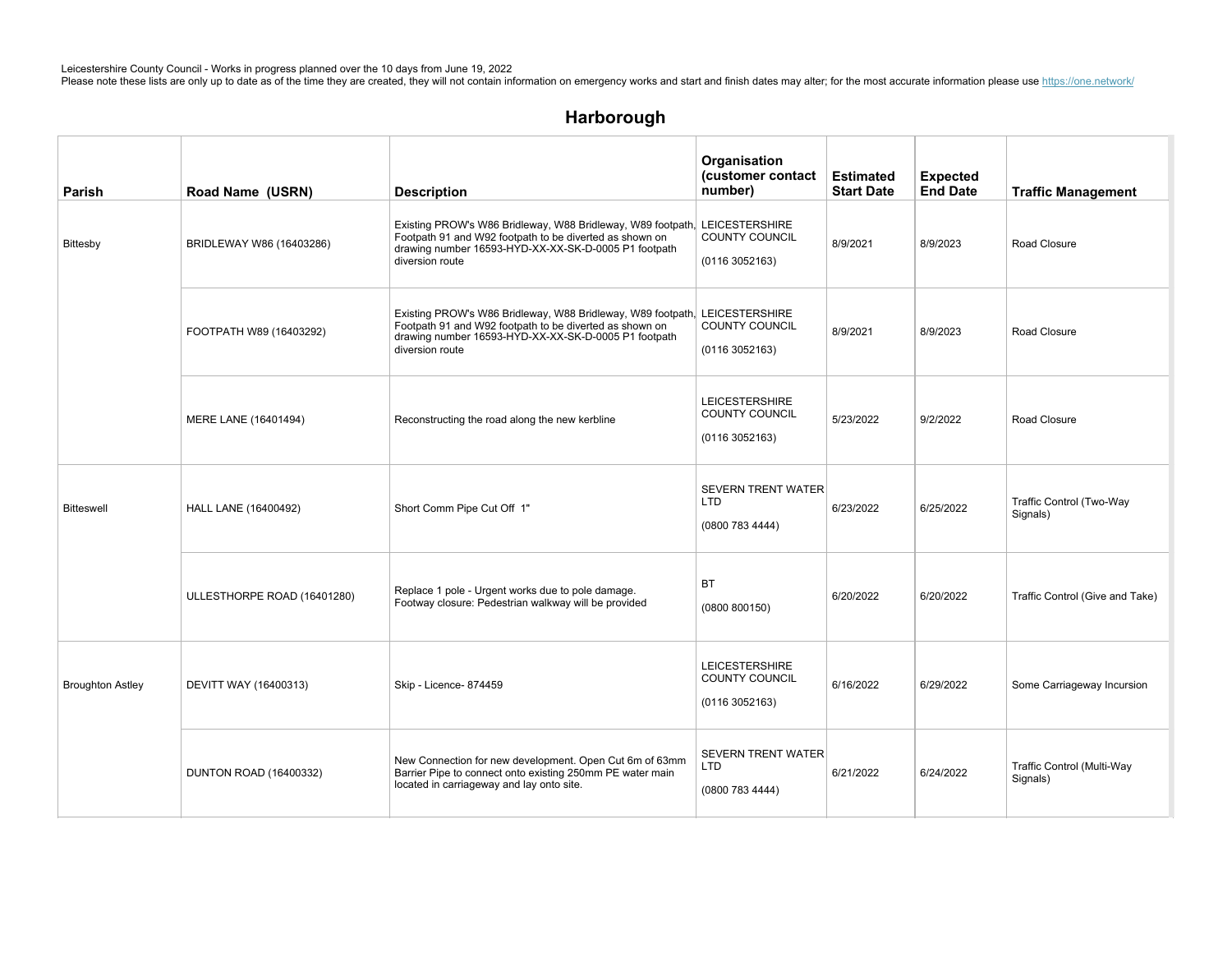# Harborough

| Parish                  | Road Name (USRN)               | <b>Description</b>                                                                                                                                                                                                                     | Organisation<br>(customer contact<br>number)                                 | <b>Estimated</b><br><b>Start Date</b> | <b>Expected</b><br><b>End Date</b> | <b>Traffic Management</b>              |
|-------------------------|--------------------------------|----------------------------------------------------------------------------------------------------------------------------------------------------------------------------------------------------------------------------------------|------------------------------------------------------------------------------|---------------------------------------|------------------------------------|----------------------------------------|
| <b>Broughton Astley</b> | <b>MAIN STREET (16400772)</b>  | Scaffolding - Licence- 874006                                                                                                                                                                                                          | <b>LEICESTERSHIRE</b><br>COUNTY COUNCIL<br>(0116 3052163)                    | 6/13/2022                             | 6/26/2022                          | Some Carriageway Incursion             |
| <b>Burton Overy</b>     | <b>BAILEYS LANE (16400057)</b> | 1 joint hole in tarmac footway and 17m trenching in tarmac<br>footway and tarmac road for under grounding cables,<br>reinforcement scheme. In conjunction with DY6442349404A-E<br>Footway closure: Pedestrian walkway will be provided | <b>WESTERN POWER</b><br><b>DISTRIBUTION</b><br>(MIDLANDS)<br>(0800 096 3080) | 6/20/2022                             | 6/24/2022                          | Traffic Control (Give and Take)        |
|                         | MAIN STREET (16400781)         | 305m trenching in tarmac footway and 43m road crossing in<br>tarmac road for under grounding cables, reinforcement scheme. (MIDLANDS)<br>Footway closure: Alternative route will be provided                                           | <b>WESTERN POWER</b><br><b>DISTRIBUTION</b><br>(0800 096 3080)               | 5/16/2022                             | 7/15/2022                          | Traffic Control (Multi-Way<br>Signals) |
|                         | THE GRAVEL (16401212)          | 2 joint holes in tarmac road and 44m trenching in tarmac road<br>and grass verge for under grounding cables, reinforcement<br>scheme, substation works In conjunction with DY6442349404                                                | <b>WESTERN POWER</b><br><b>DISTRIBUTION</b><br>(MIDLANDS)<br>(0800 096 3080) | 5/16/2022                             | 7/15/2022                          | Road Closure                           |
| Claybrooke Magna        | FROLESWORTH LANE (16400400)    | HV Boundary box Install 25mm                                                                                                                                                                                                           | <b>SEVERN TRENT WATER</b><br>LTD<br>(0800 783 4444)                          | 6/16/2022                             | 6/20/2022                          | Some Carriageway Incursion             |
| <b>Cold Newton</b>      | SKEG HILL (16401101)           | Clear out cattle grid.                                                                                                                                                                                                                 | <b>LEICESTERSHIRE</b><br>COUNTY COUNCIL<br>(0116 3052163)                    | 6/20/2022                             | 6/20/2022                          | Road Closure                           |
| <b>Dunton Bassett</b>   | <b>DUNTON ROAD (16400333)</b>  | New Connection for new development. Open Cut 6m of 63mm<br>Barrier Pipe to connect onto existing 250mm PE water main<br>located in carriageway and lay onto site.                                                                      | <b>SEVERN TRENT WATER</b><br>LTD<br>(0800 783 4444)                          | 6/21/2022                             | 6/24/2022                          | Traffic Control (Multi-Way<br>Signals) |

SEVERNTRENTWATER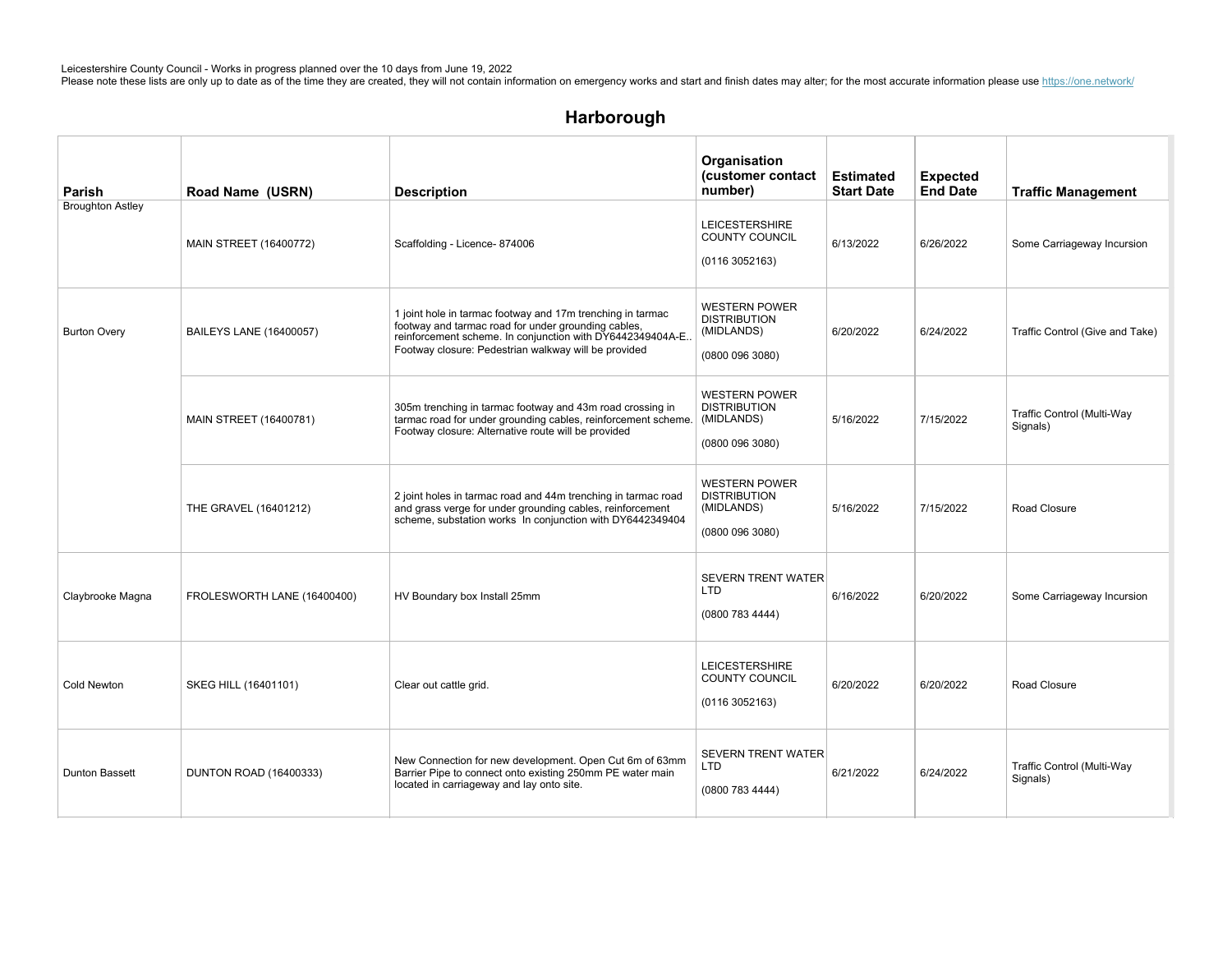| Parish         | Road Name (USRN)                       | <b>Description</b>                                                                                                                                                                                                                                                | Organisation<br>(customer contact<br>number)                    | <b>Estimated</b><br><b>Start Date</b> | <b>Expected</b><br><b>End Date</b> | <b>Traffic Management</b>              |
|----------------|----------------------------------------|-------------------------------------------------------------------------------------------------------------------------------------------------------------------------------------------------------------------------------------------------------------------|-----------------------------------------------------------------|---------------------------------------|------------------------------------|----------------------------------------|
| Dunton Bassett | DUNTON ROAD SERVICE ROAD<br>(16402012) | HEAD ONLY - New Connection for new development. Open Cut<br>6m of 63mm Barrier Pipe to connect onto existing 250mm PE<br>water main located in carriageway and lay onto site.                                                                                     | <b>SEVERN TRENT WATER</b><br><b>LTD</b><br>(0800 783 4444)      | 6/21/2022                             | 6/24/2022                          | Traffic Control (Multi-Way<br>Signals) |
| Fleckney       | ARNESBY ROAD (16400031)                | Build 2 precast chamber 1310mm x 610mm x 1265mm deep in<br>Footway, Demolish 3 existing jointbox(s) or cabinet<br>base(s), Install<br>143m of 1 way poly duct in Verge                                                                                            | <b>BT</b><br>(0800 800150)                                      | 6/17/2022                             | 6/21/2022                          | No Carriageway Incursion               |
|                |                                        | S184 Forming of new junction on Arnesby Road to establish a<br>permanent entrance to Davidsons developemtns. Construction<br>of footpaths, CW widenings and improvements                                                                                          | <b>LEICESTERSHIRE</b><br><b>COUNTY COUNCIL</b><br>(01163052163) | 6/20/2022                             | 9/11/2022                          | Road Closure                           |
|                | BADGER CLOSE (16402536)                | Maintenance dig required to expose a buried joint and provide<br>service maybe new cable or duct to property. Also try to attempt BT<br>to install a BT/Openreach chamber with frame and cover on<br>joint<br>Footway closure: Alternative route will be provided | (0800 800150)                                                   | 6/20/2022                             | 6/22/2022                          | Some Carriageway Incursion             |
|                | FOOTPATH A14 (16402677)                | S184 works                                                                                                                                                                                                                                                        | <b>LEICESTERSHIRE</b><br>COUNTY COUNCIL<br>(01163052163)        | 4/1/2022                              | 9/30/2022                          | Road Closure                           |
|                | KILBY ROAD (16400631)                  | Long Comm Pipe Repair 25mm                                                                                                                                                                                                                                        | <b>SEVERN TRENT WATER</b><br><b>LTD</b><br>(0800 783 4444)      | 6/22/2022                             | 6/24/2022                          | Traffic Control (Two-Way<br>Signals)   |
|                | LEICESTER ROAD (16400686)              | 2 valve shut and remove hydrant and replace with blank plate.                                                                                                                                                                                                     | <b>SEVERN TRENT WATER</b><br>LTD<br>(0800 783 4444)             | 6/26/2022                             | 6/28/2022                          | Some Carriageway Incursion             |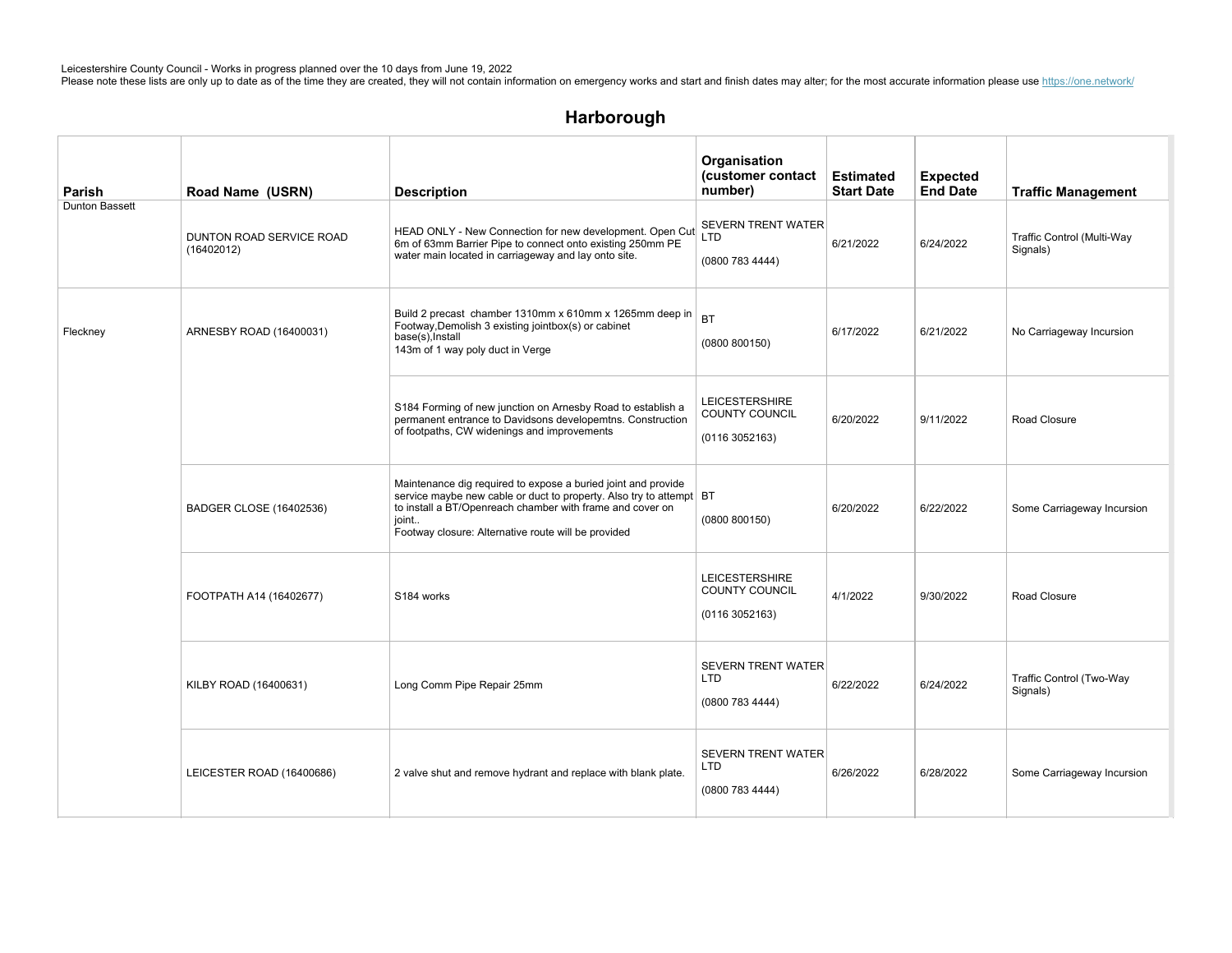# Harborough

| Parish    | Road Name (USRN)             | <b>Description</b>                                                                                                                                                                                                  | Organisation<br>(customer contact<br>number)                     | <b>Estimated</b><br><b>Start Date</b> | <b>Expected</b><br><b>End Date</b> | <b>Traffic Management</b>            |
|-----------|------------------------------|---------------------------------------------------------------------------------------------------------------------------------------------------------------------------------------------------------------------|------------------------------------------------------------------|---------------------------------------|------------------------------------|--------------------------------------|
| Fleckney  | LEICESTER ROAD (16400686)    | S171 x4 Core samples, more than 200mm                                                                                                                                                                               | <b>LEICESTERSHIRE</b><br><b>COUNTY COUNCIL</b><br>(01163052163)  | 6/29/2022                             | 6/29/2022                          | Traffic Control (Two-Way<br>Signals) |
|           | MAIN STREET (16400787)       | * Boundary box Install, Clear to Boundary.<br>Footway closure: Pedestrian walkway will be provided                                                                                                                  | <b>SEVERN TRENT WATER</b><br><b>LTD</b><br>(0800 783 4444)       | 6/16/2022                             | 6/20/2022                          | Traffic Control (Two-Way<br>Signals) |
|           | MARLBOROUGH DRIVE (16400813) | <b>Hydrant Renew</b>                                                                                                                                                                                                | <b>SEVERN TRENT WATER</b><br><b>LTD</b><br>(0800 783 4444)       | 6/19/2022                             | 6/19/2022                          | Some Carriageway Incursion           |
| Foxton    | NORTH LANE (16400909)        | Hydrant Rebuild chamber                                                                                                                                                                                             | <b>SEVERN TRENT WATER</b><br>LTD<br>(0800 783 4444)              | 6/17/2022                             | 6/21/2022                          | Some Carriageway Incursion           |
| Gilmorton | LUTTERWORTH ROAD (16400737)  | * Excavation required approx 2.3m deep to reapir defective foul<br>pipeline. * A cone off will be carried out by oursleves to prevent   LTD<br>cars parking.<br>Footway closure: Alternative route will be provided | <b>SEVERN TRENT WATER</b><br>(0800 783 4444)                     | 6/17/2022                             | 6/21/2022                          | Some Carriageway Incursion           |
| Glooston  | CRANOE ROAD (16400277)       | Re-construction of a Reinforced Concrte wall                                                                                                                                                                        | <b>LEICESTERSHIRE</b><br><b>COUNTY COUNCIL</b><br>(0116 3052163) | 5/9/2022                              | 7/22/2022                          | Road Closure                         |
| Goadby    | PALMERS LANE (16400954)      | 54 m2 Carriageway Patching:<br>$1 - 0.5 \times 0.5$ m<br>2-10.0 x 0.5m<br>3-16.0 x 3.0m                                                                                                                             | <b>LEICESTERSHIRE</b><br>COUNTY COUNCIL<br>(01163052163)         | 6/28/2022                             | 6/28/2022                          | Road Closure                         |

 $G_{\rm eff}$  , and  $G_{\rm eff}$  are  $874.874$  and  $874.874$  Leicence-Branch skip-Licence-are  $874.874$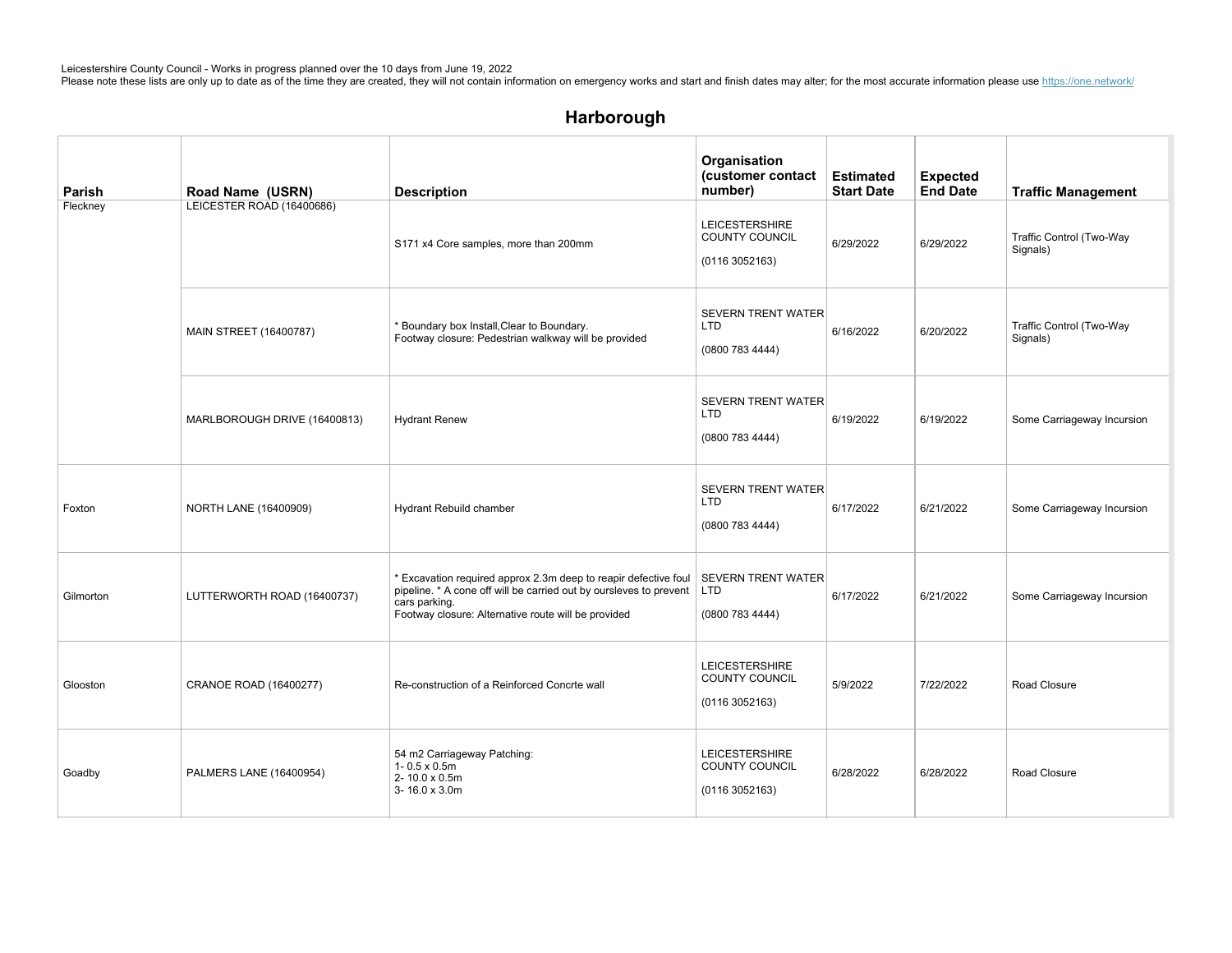| Parish               | Road Name (USRN)                 | <b>Description</b>                                                                                                                                                                                                                                                                                                      | Organisation<br>(customer contact<br>number)                    | <b>Estimated</b><br><b>Start Date</b> | <b>Expected</b><br><b>End Date</b> | <b>Traffic Management</b>            |
|----------------------|----------------------------------|-------------------------------------------------------------------------------------------------------------------------------------------------------------------------------------------------------------------------------------------------------------------------------------------------------------------------|-----------------------------------------------------------------|---------------------------------------|------------------------------------|--------------------------------------|
| Great Bowden         | MAIN STREET (16400788)           | Skip - Licence- 874437                                                                                                                                                                                                                                                                                                  | <b>LEICESTERSHIRE</b><br>COUNTY COUNCIL<br>(01163052163)        | 6/20/2022                             | 7/3/2022                           | Some Carriageway Incursion           |
| <b>Great Easton</b>  | <b>HIGH STREET (16400554)</b>    | Full address is Great Easton Post Office & Stores, 6 High Street,<br>Great Easton, Market Harborough LE16 8ST. As had not<br>advised how long wanted the permit for I rang and spoke to<br>Jake who said initially request for 2 weeks and he will ring back<br>a week before it expires should it need to be extended. | <b>LEICESTERSHIRE</b><br>COUNTY COUNCIL<br>(0116 3052163)       | 6/12/2022                             | 6/25/2022                          | Some Carriageway Incursion           |
|                      | STOCKERSTON LANE (16401163)      | Installing of uncontrolled dropped kerb and culvert for diversion<br>of PROW B66                                                                                                                                                                                                                                        | <b>LEICESTERSHIRE</b><br><b>COUNTY COUNCIL</b><br>(01163052163) | 6/23/2022                             | 6/25/2022                          | Traffic Control (Give and Take)      |
| Gumley               | MAIN STREET (16400785)           | HV Bbox Install 25mm and Meter                                                                                                                                                                                                                                                                                          | <b>SEVERN TRENT WATER</b><br><b>LTD</b><br>(0800 783 4444)      | 6/29/2022                             | 7/1/2022                           | Traffic Control (Two-Way<br>Signals) |
| Hallaton             | FROM MOOR HILL TO END (16401938) | Please place road closure signs as there is deterioration of<br>Green Lane UCR Highway because there is a badgers set in the<br>middle of the BOTAT/field road near the wooded area.                                                                                                                                    | <b>LEICESTERSHIRE</b><br>COUNTY COUNCIL<br>(0116 3052163)       | 6/24/2021                             | 9/28/2022                          | Road Closure                         |
| Houghton on the Hill | FOOTPATH D102 (16403214)         | 3, Build 1 precast chamber in 915mm x 445mm x 965mm deep<br>in Footway, Install 78m<br>of 1 way poly duct in Footway<br>Footway closure: Alternative route will be provided                                                                                                                                             | <b>BT</b><br>(0800 800150)                                      | 6/8/2022                              | 6/22/2022                          | Road Closure                         |
|                      | LINWAL AVENUE (16400701)         | Install external meter in boundary box at depth of under 1.5<br>meters by Minimum dig with Permanent Reinstatement.<br>Footway closure: Alternative route will be provided                                                                                                                                              | <b>SEVERN TRENT WATER</b><br><b>LTD</b><br>(0800 783 4444)      | 6/24/2022                             | 6/24/2022                          | No Carriageway Incursion             |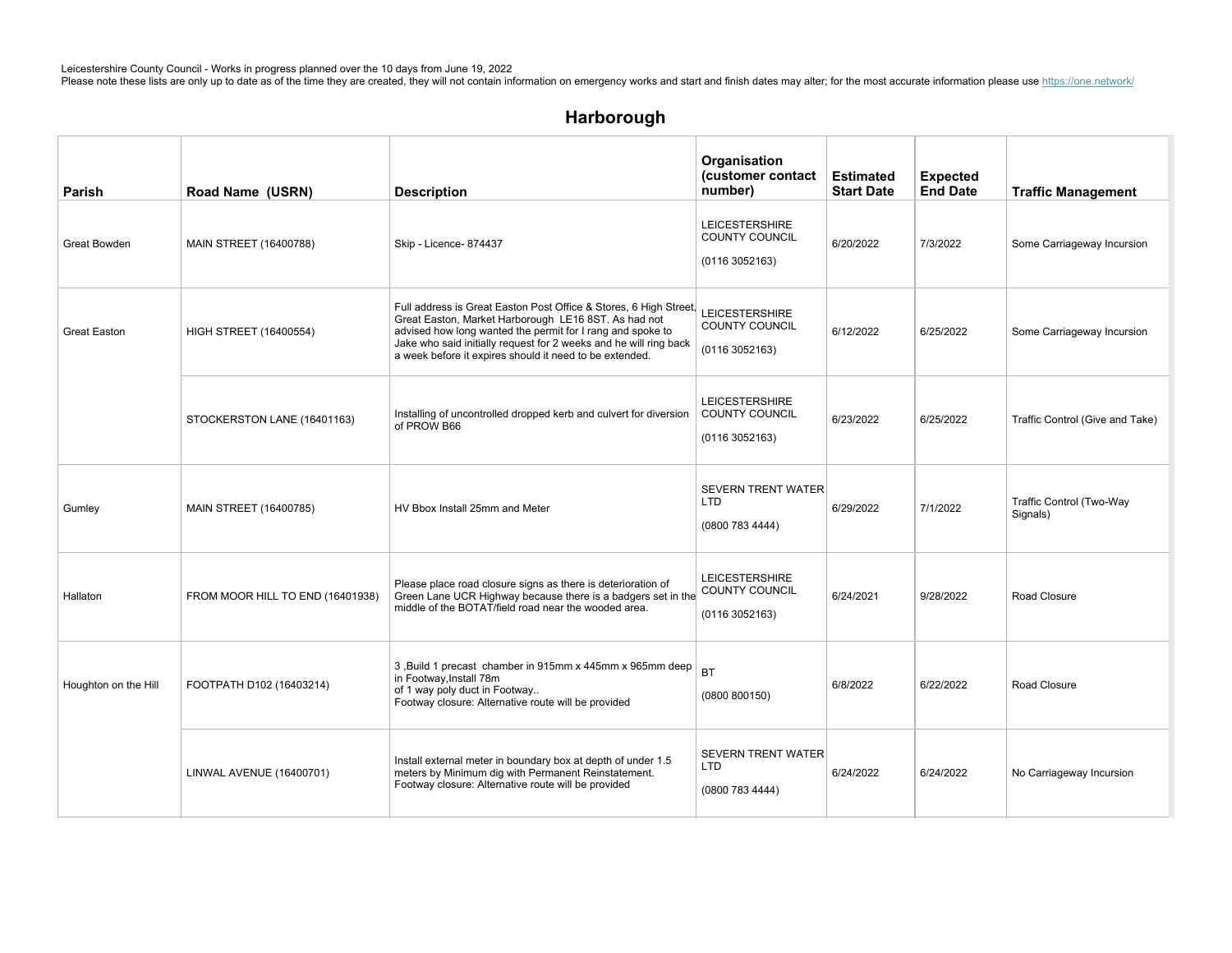| <b>Parish</b>            | Road Name (USRN)                          | <b>Description</b>                                                                                                         | Organisation<br>(customer contact<br>number)                                 | <b>Estimated</b><br><b>Start Date</b> | <b>Expected</b><br><b>End Date</b> | <b>Traffic Management</b>              |
|--------------------------|-------------------------------------------|----------------------------------------------------------------------------------------------------------------------------|------------------------------------------------------------------------------|---------------------------------------|------------------------------------|----------------------------------------|
| Houghton on the Hill     | LINWAL AVENUE (16400701)                  | Urgent excavation in highway to locate and repair LV cable<br>fault<br>Footway closure: Alternative route will be provided | <b>WESTERN POWER</b><br><b>DISTRIBUTION</b><br>(MIDLANDS)<br>(0800 096 3080) | 6/15/2022                             | 6/20/2022                          | Some Carriageway Incursion             |
|                          | SCOTLAND LANE (16400654)                  | Replace 6 no. rotten wooden safety barrier posts with concrete<br>brook rail posts                                         | <b>LEICESTERSHIRE</b><br>COUNTY COUNCIL<br>(01163052163)                     | 6/28/2022                             | 6/28/2022                          | Some Carriageway Incursion             |
|                          | STRETTON LANE (16401173)                  | Traffic Light Head Only - No Excavation. Works to maintain a<br>switch.                                                    | <b>WESTERN POWER</b><br><b>DISTRIBUTION</b><br>(MIDLANDS)<br>(0800 096 3080) | 6/20/2022                             | 6/20/2022                          | Traffic Control (Two-Way<br>Signals)   |
|                          | UPPINGHAM ROAD (16401288)                 | *1 x new connection of 32mm MDPE service * to 6" ci main in<br>Footpath                                                    | <b>SEVERN TRENT WATER</b><br>LTD<br>(0800 783 4444)                          | 6/17/2022                             | 6/21/2022                          | No Carriageway Incursion               |
|                          |                                           | Long Comm Pipe Cut Off 0.75"                                                                                               | <b>SEVERN TRENT WATER</b><br><b>LTD</b><br>(0800 783 4444)                   | 6/28/2022                             | 7/1/2022                           | Traffic Control (Multi-Way<br>Signals) |
|                          | UPPINGHAM ROAD SERVICE ROAD<br>(16401441) | 4.50 m2 Carraigeway Patch (2xpotholes)<br>Excavate and patch x2                                                            | <b>LEICESTERSHIRE</b><br>COUNTY COUNCIL<br>(01163052163)                     | 6/29/2022                             | 6/29/2022                          | Road Closure                           |
| <b>Husbands Bosworth</b> | BELL LANE (16400084)                      | 10m2 carriageway patching, 66m2 footway patching and<br>associated kerbing.                                                | <b>LEICESTERSHIRE</b><br>COUNTY COUNCIL<br>(01163052163)                     | 6/27/2022                             | 6/28/2022                          | Some Carriageway Incursion             |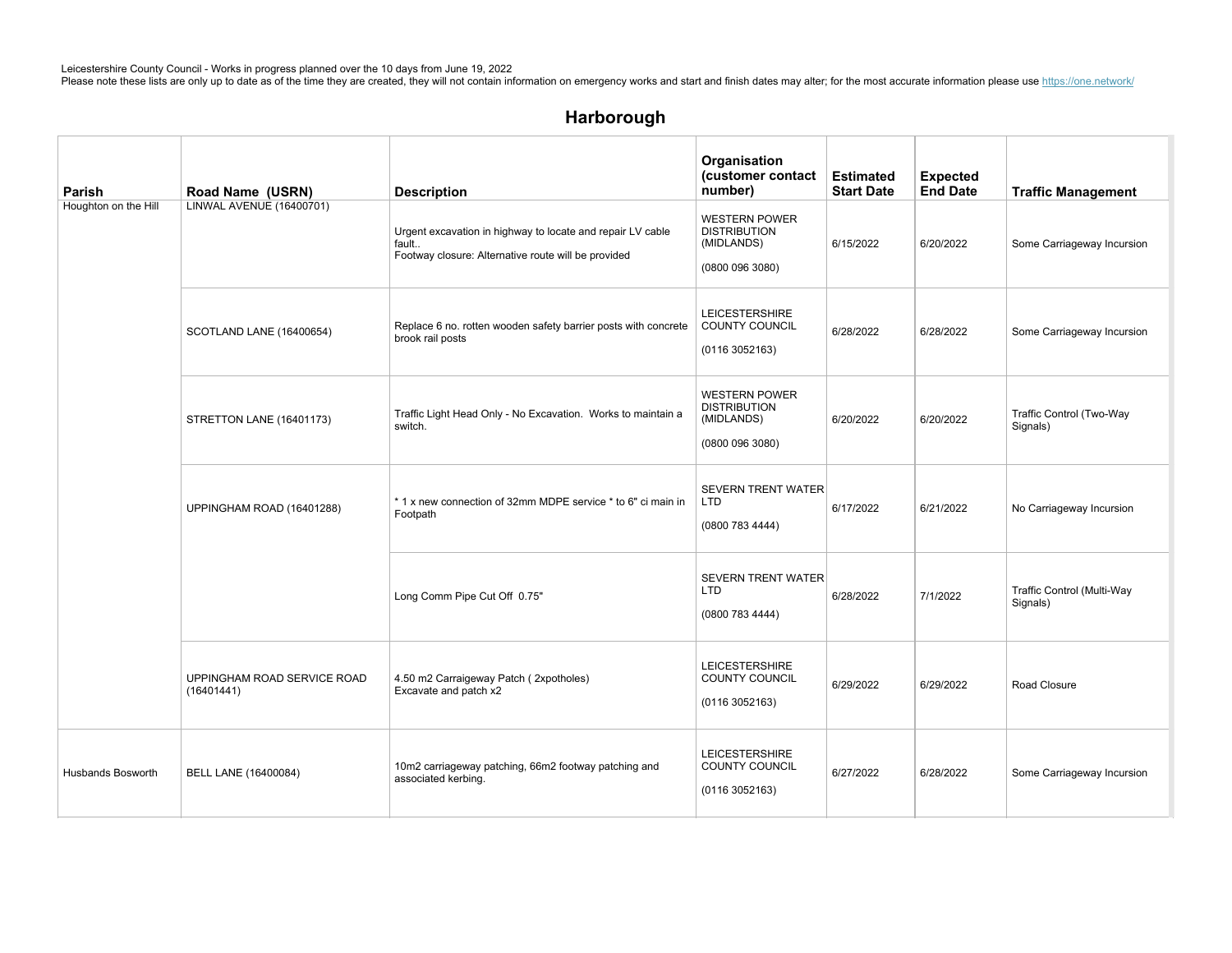| Parish                   | Road Name (USRN)         | <b>Description</b>                                                                                                                                                            | Organisation<br>(customer contact<br>number)                                 | <b>Estimated</b><br><b>Start Date</b> | <b>Expected</b><br><b>End Date</b> | <b>Traffic Management</b>       |
|--------------------------|--------------------------|-------------------------------------------------------------------------------------------------------------------------------------------------------------------------------|------------------------------------------------------------------------------|---------------------------------------|------------------------------------|---------------------------------|
| <b>Husbands Bosworth</b> | BROAD LANE (16403872)    | S50 NEW storm pipe                                                                                                                                                            | <b>LEICESTERSHIRE</b><br><b>COUNTY COUNCIL</b><br>(01163052163)              | 6/14/2022                             | 6/20/2022                          | Road Closure                    |
|                          | FOOTPATH A10A (16402669) | 70m2 Footpath Patching                                                                                                                                                        | <b>LEICESTERSHIRE</b><br>COUNTY COUNCIL<br>(01163052163)                     | 6/29/2022                             | 6/29/2022                          | Road Closure                    |
| Illston on the Hill      | ASHLANDS ROAD (16400039) | Repair Wood fence and metal fence post damaged.<br>Wooden fence 2.6m x 1.2m - 4 bar fence<br>Gate post 1.2m high. (St/Furniture - Fencing)                                    | <b>LEICESTERSHIRE</b><br>COUNTY COUNCIL<br>(01163052163)                     | 6/20/2022                             | 6/20/2022                          | Road Closure                    |
|                          | MAIN STREET (16400790)   | 2 joint holes in tarmac footway and 11m trenching in tarmac<br>footway and tarmac road and grass verge for new supply.<br>Footway closure: Alternative route will be provided | <b>WESTERN POWER</b><br><b>DISTRIBUTION</b><br>(MIDLANDS)<br>(0800 096 3080) | 6/22/2022                             | 6/27/2022                          | Traffic Control (Give and Take) |
|                          |                          | *1 x new connection of 32mm Barrier service * to 125mm mdpe LTD<br>main in Carriageway                                                                                        | <b>SEVERN TRENT WATER</b><br>(0800 783 4444)                                 | 6/28/2022                             | 6/30/2022                          | Traffic Control (Give and Take) |
| Kibworth Beauchamp       | CHURCH ROAD (16400228)   | 2813 m2 Carriageway Patching PRE SD DRESSING 2023                                                                                                                             | <b>LEICESTERSHIRE</b><br>COUNTY COUNCIL<br>(01163052163)                     | 6/27/2022                             | 7/4/2022                           | Road Closure                    |
|                          | DOVER STREET (16400322)  | Carriageway patching as per job 580098                                                                                                                                        | <b>LEICESTERSHIRE</b><br>COUNTY COUNCIL<br>(01163052163)                     | 6/27/2022                             | 7/4/2022                           | Road Closure                    |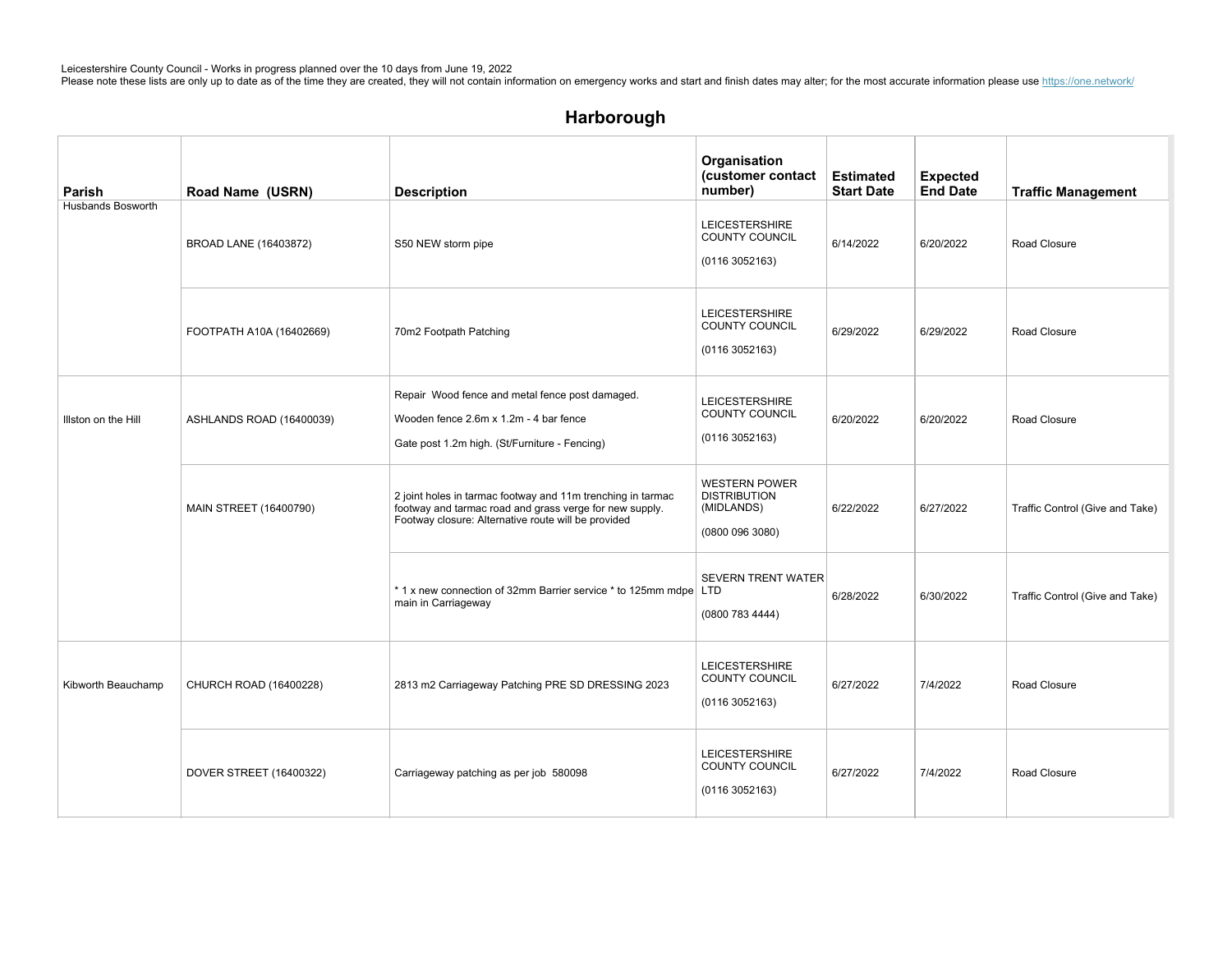| Parish             | Road Name (USRN)            | <b>Description</b>                                       | Organisation<br>(customer contact<br>number)             | <b>Estimated</b><br><b>Start Date</b> | <b>Expected</b><br><b>End Date</b> | <b>Traffic Management</b>            |
|--------------------|-----------------------------|----------------------------------------------------------|----------------------------------------------------------|---------------------------------------|------------------------------------|--------------------------------------|
| Kibworth Beauchamp | MEADOWBROOK ROAD (16400826) | <b>Construction Of Vehicular Access</b>                  | <b>LEICESTERSHIRE</b><br>COUNTY COUNCIL<br>(01163052163) | 6/24/2022                             | 6/24/2022                          | Traffic Control (Give and Take)      |
|                    | NEW ROAD (16400895)         | Carriageway patching as per job 580098                   | <b>LEICESTERSHIRE</b><br>COUNTY COUNCIL<br>(01163052163) | 6/27/2022                             | 7/4/2022                           | Road Closure                         |
|                    | SCHOOL ROAD (16401068)      | Carriageway patching as per 580098 (CWAY Deterioration)  | <b>LEICESTERSHIRE</b><br>COUNTY COUNCIL<br>(01163052163) | 6/27/2022                             | 7/4/2022                           | Road Closure                         |
|                    | STATION STREET (16401156)   | schedule and walkthrough on 580098                       | <b>LEICESTERSHIRE</b><br>COUNTY COUNCIL<br>(01163052163) | 6/27/2022                             | 7/4/2022                           | Road Closure                         |
| Kibworth Harcourt  | LEICESTER ROAD (16402162)   | Lane Closure to conincide with Road Closure on Church Rd | <b>LEICESTERSHIRE</b><br>COUNTY COUNCIL<br>(01163052163) | 6/27/2022                             | 6/27/2022                          | Lane Closure                         |
|                    | MAIN STREET (16400782)      | 65m2 footway Patching                                    | <b>LEICESTERSHIRE</b><br>COUNTY COUNCIL<br>(01163052163) | 6/29/2022                             | 6/29/2022                          | Traffic Control (Two-Way<br>Signals) |
|                    | MARSH DRIVE (16400819)      | X2 s81s need changing for flood mitgation                | <b>ANGLIAN WATER</b><br>(03457 145 145)                  | 6/27/2022                             | 6/27/2022                          | Traffic Control (Give and Take)      |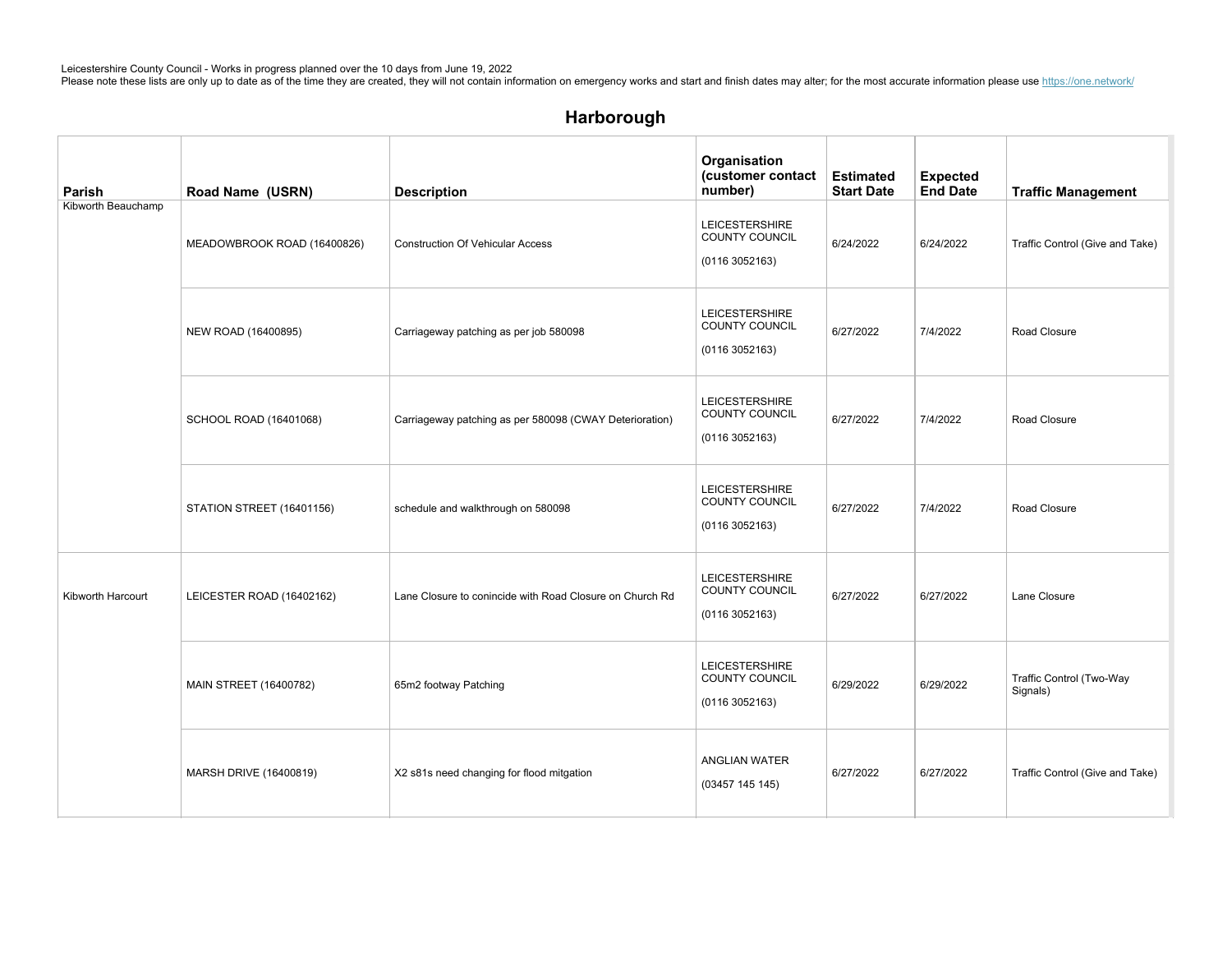# Harborough

| Parish            | Road Name (USRN)          | <b>Description</b>                                                                                                                                                                                          | Organisation<br>(customer contact<br>number)                    | <b>Estimated</b><br><b>Start Date</b> | <b>Expected</b><br><b>End Date</b> | <b>Traffic Management</b>              |
|-------------------|---------------------------|-------------------------------------------------------------------------------------------------------------------------------------------------------------------------------------------------------------|-----------------------------------------------------------------|---------------------------------------|------------------------------------|----------------------------------------|
| Kibworth Harcourt | WISTOW ROAD (16401385)    | RSB to allow construction works to start on site, 2WTL for safety COUNTY COUNCIL<br>only                                                                                                                    | <b>LEICESTERSHIRE</b><br>(0116 3052163)                         | 6/27/2022                             | 7/1/2022                           | Traffic Control (Two-Way<br>Signals)   |
| Leire             | MAIN STREET (16400775)    | Scaffolding - Licence- 873658                                                                                                                                                                               | <b>LEICESTERSHIRE</b><br><b>COUNTY COUNCIL</b><br>(01163052163) | 6/8/2022                              | 6/21/2022                          | Some Carriageway Incursion             |
| Lowesby           | LEICESTER ROAD (16402191) | <b>Washout Renew</b>                                                                                                                                                                                        | <b>SEVERN TRENT WATER</b><br><b>LTD</b><br>(0800 783 4444)      | 6/27/2022                             | 6/29/2022                          | Traffic Control (Multi-Way<br>Signals) |
| Lubenham          | THE GREEN (16401216)      | EMGC230037 - and lay a new service of 51.7m x 63mm /2m x<br>32mm PE LP. Service to terminate externally on the right-hand<br>side of the new build.<br>Footway closure: Pedestrian walkway will be provided | <b>CADENT GAS LIMITED</b><br>(0800 389 8000)                    | 6/28/2022                             | 7/2/2022                           | Traffic Control (Multi-Way<br>Signals) |
| Lutterworth       | BOUNDARY ROAD (16400117)  | Install 31m of new kerbing                                                                                                                                                                                  | <b>LEICESTERSHIRE</b><br><b>COUNTY COUNCIL</b><br>(01163052163) | 6/22/2022                             | 6/23/2022                          | Traffic Control (Two-Way<br>Signals)   |
|                   | COVENTRY ROAD (16400267)  | Install loops for an ATC site on behalf of LCC                                                                                                                                                              | <b>LEICESTERSHIRE</b><br><b>COUNTY COUNCIL</b><br>(01163052163) | 6/27/2022                             | 6/29/2022                          | Lane Closure                           |
|                   | CRESCENT ROAD (16400282)  | DEFECT - DIG OUT AND RELAY SURFACE EDGE<br>DEPRESSION AND CRACKING                                                                                                                                          | <b>CADENT GAS LIMITED</b><br>(08003898000)                      | 6/29/2022                             | 7/1/2022                           | Traffic Control (Two-Way<br>Signals)   |

 $G$ ilmorton $\Gamma$ adi $\Gamma$ adi $\Gamma$ adi $\Gamma$ adi $\Gamma$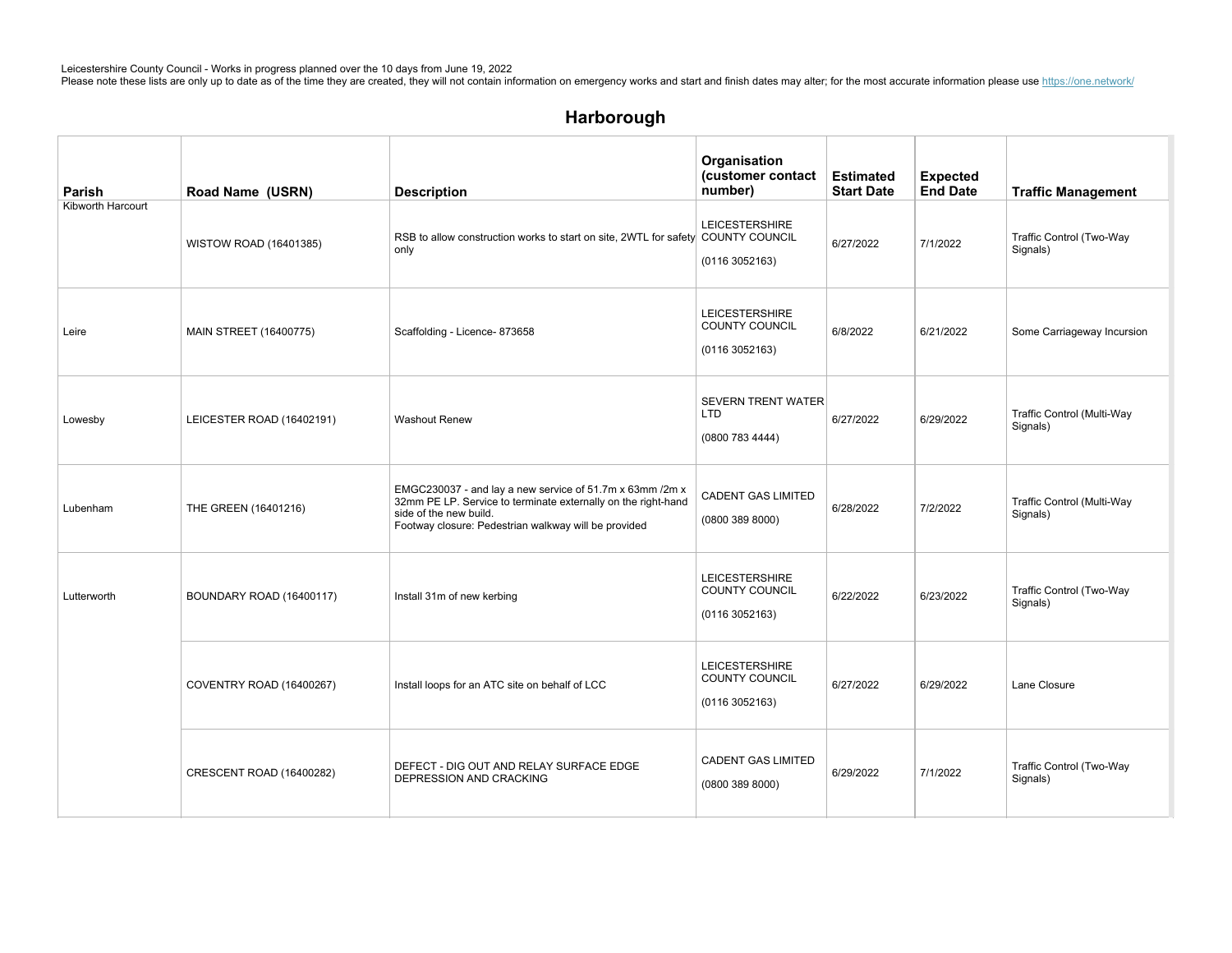| Parish            | Road Name (USRN)                                       | <b>Description</b>                                                                                                            | Organisation<br>(customer contact<br>number)             | <b>Estimated</b><br><b>Start Date</b> | <b>Expected</b><br><b>End Date</b> | <b>Traffic Management</b>  |
|-------------------|--------------------------------------------------------|-------------------------------------------------------------------------------------------------------------------------------|----------------------------------------------------------|---------------------------------------|------------------------------------|----------------------------|
| Lutterworth       | GILMORTON ROAD (16400430)                              | Surface Dressing (Surface Dressing)                                                                                           | <b>LEICESTERSHIRE</b><br>COUNTY COUNCIL<br>(01163052163) | 6/16/2022                             | 6/22/2022                          | Road Closure               |
|                   | LUTTERWORTH ROAD (16400730)                            | Install loops for an ATC site on behalf of LCC                                                                                | <b>LEICESTERSHIRE</b><br>COUNTY COUNCIL<br>(01163052163) | 6/29/2022                             | 7/1/2022                           | Lane Closure               |
|                   | LUTTERWORTH SOUTHERN BYPASS<br>(16402279)              | Lay By Closure                                                                                                                | <b>LEICESTERSHIRE</b><br>COUNTY COUNCIL<br>(01163052163) | 1/1/2022                              | 7/1/2023                           | Road Closure               |
|                   | ROUNDABOUT AT M1 JUNCTION 20 AT<br>THE JUNC (16402384) | Pavement renewal scheme- diversion route                                                                                      | <b>LEICESTERSHIRE</b><br>COUNTY COUNCIL<br>(01163052163) | 6/6/2022                              | 10/7/2022                          | No Carriageway Incursion   |
|                   | STATION ROAD (16401147)                                | Email requesting scaffold permit. dimensions given are Length:<br>5m, Width: 1.5m, Height: 7m                                 | LEICESTERSHIRE<br>COUNTY COUNCIL<br>(01163052163)        | 6/6/2022                              | 6/19/2022                          | Some Carriageway Incursion |
| Market Harborough | BELLFIELDS LANE (16400088)                             | * HV Short Comm pipe Renew 25mm * stop visible or significant<br>leak.<br>Footway closure: Alternative route will be provided | <b>SEVERN TRENT WATER</b><br>LTD<br>(0800 783 4444)      | 6/18/2022                             | 6/22/2022                          | No Carriageway Incursion   |
|                   | BRAYBROOKE ROAD (16400126)                             | Replace one pole                                                                                                              | <b>BT</b><br>(0800 800150)                               | 6/23/2022                             | 6/23/2022                          | Some Carriageway Incursion |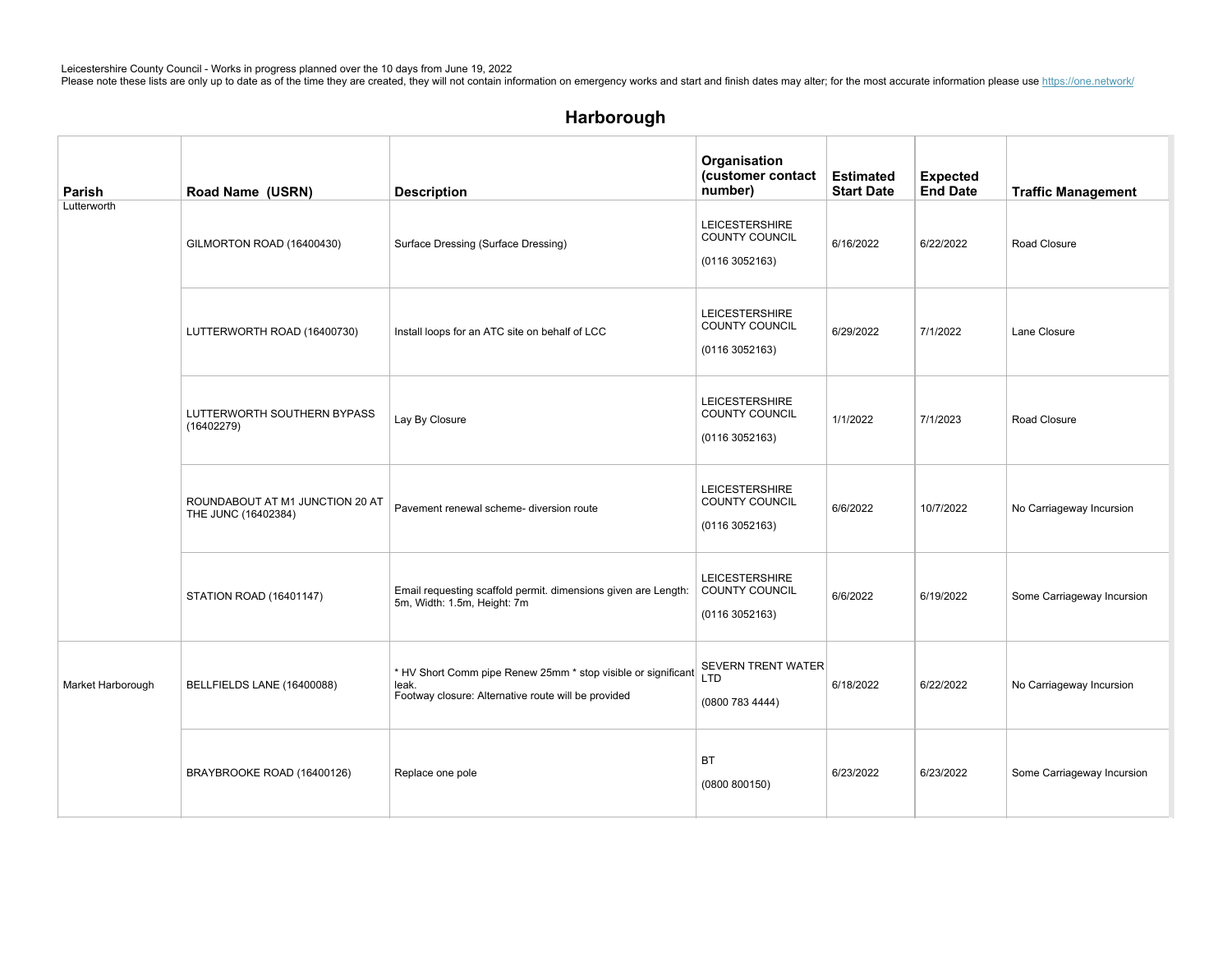| Parish            | Road Name (USRN)              | <b>Description</b>                                                                                                                                                                                       | Organisation<br>(customer contact<br>number)             | <b>Estimated</b><br><b>Start Date</b> | <b>Expected</b><br><b>End Date</b> | <b>Traffic Management</b>            |
|-------------------|-------------------------------|----------------------------------------------------------------------------------------------------------------------------------------------------------------------------------------------------------|----------------------------------------------------------|---------------------------------------|------------------------------------|--------------------------------------|
| Market Harborough | CHURCH SQUARE (16400229)      | Scaffolding - Licence- 868003                                                                                                                                                                            | <b>LEICESTERSHIRE</b><br>COUNTY COUNCIL<br>(01163052163) | 4/19/2022                             | 6/27/2022                          | Some Carriageway Incursion           |
|                   |                               | Scaffolding - Licence- 873974                                                                                                                                                                            | LEICESTERSHIRE<br>COUNTY COUNCIL<br>(01163052163)        | 6/16/2022                             | 6/29/2022                          | Some Carriageway Incursion           |
|                   | CLARENCE STREET (16400243)    | Scaffolding - Licence- 874445                                                                                                                                                                            | LEICESTERSHIRE<br>COUNTY COUNCIL<br>(01163052163)        | 6/20/2022                             | 7/3/2022                           | Some Carriageway Incursion           |
|                   | COVENTRY ROAD (16400268)      | 2 WAY LIGHTS REQUIRED IN ORDER TO CARRY OUT TREE BT<br><b>CUTTING</b>                                                                                                                                    | (0800 800150)                                            | 6/28/2022                             | 6/28/2022                          | Traffic Control (Two-Way<br>Signals) |
|                   | FOUNT COURT (16403835)        | Maintenance dig required to expose a buried joint and provide<br>service maybe new cable or duct to property. Also try to attempt<br>to install a BT/Openreach chamber with frame and cover on<br>joint. | <b>BT</b><br>(0800 800150)                               | 6/23/2022                             | 6/27/2022                          | Traffic Control (Give and Take)      |
|                   | <b>HIGH STREET (16400546)</b> | Scaffolding - Licence- 870683                                                                                                                                                                            | <b>LEICESTERSHIRE</b><br>COUNTY COUNCIL<br>(01163052163) | 5/10/2022                             | 6/20/2022                          | Some Carriageway Incursion           |
|                   | HIGHCROSS STREET (16400556)   | Skip - Licence- 874055                                                                                                                                                                                   | <b>LEICESTERSHIRE</b><br>COUNTY COUNCIL<br>(01163052163) | 6/14/2022                             | 6/20/2022                          | Some Carriageway Incursion           |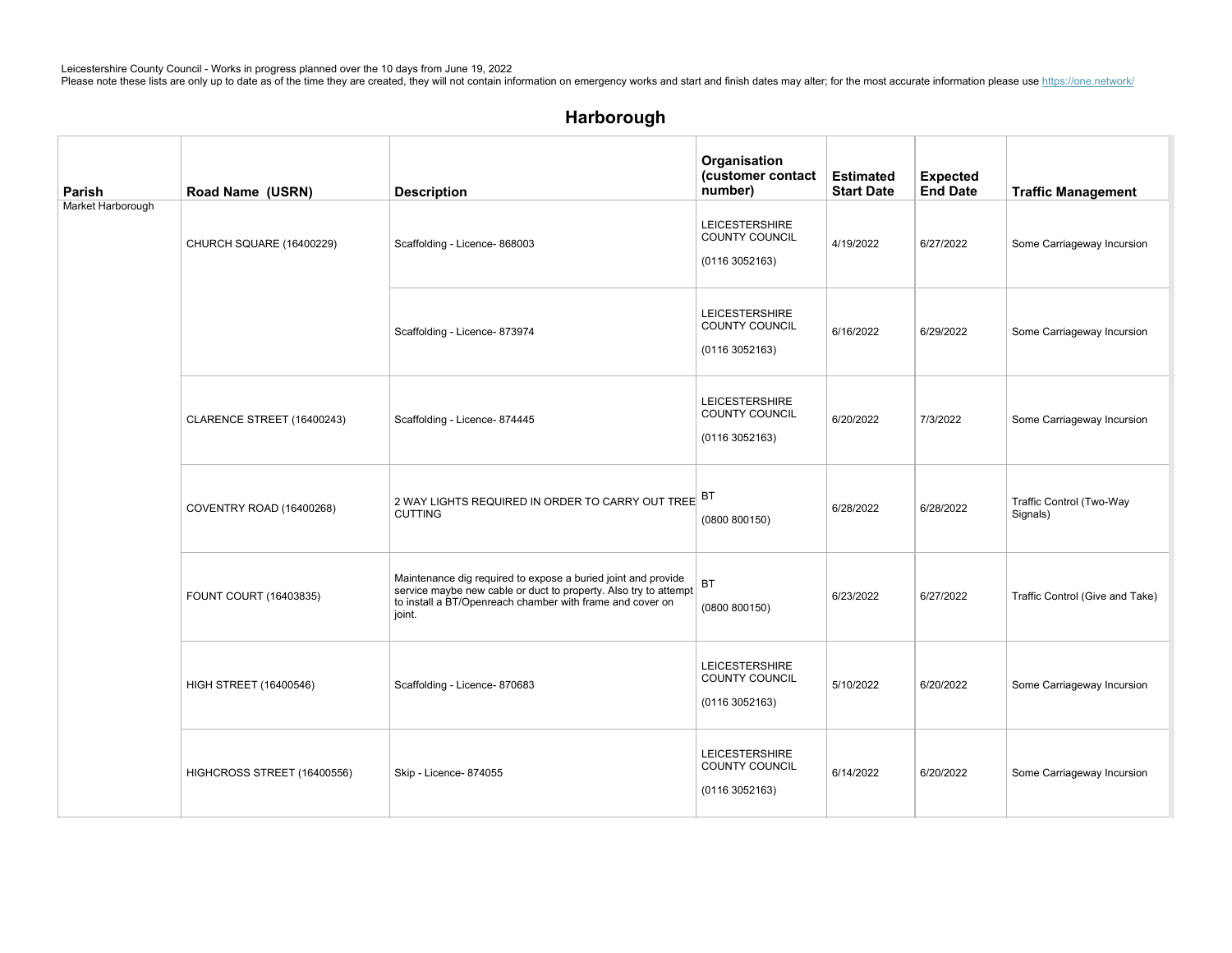| Parish            | Road Name (USRN)                | <b>Description</b>                                                                                                                                                                           | Organisation<br>(customer contact<br>number)                                 | <b>Estimated</b><br><b>Start Date</b> | <b>Expected</b><br><b>End Date</b> | <b>Traffic Management</b>            |
|-------------------|---------------------------------|----------------------------------------------------------------------------------------------------------------------------------------------------------------------------------------------|------------------------------------------------------------------------------|---------------------------------------|------------------------------------|--------------------------------------|
| Market Harborough | HOWARD WAY (16400594)           | <b>Construction Of Vehicular Access</b>                                                                                                                                                      | <b>LEICESTERSHIRE</b><br>COUNTY COUNCIL<br>(01163052163)                     | 6/20/2022                             | 6/20/2022                          | Traffic Control (Give and Take)      |
|                   | KINGS HEAD PLACE (16400639)     | Skip - Licence- 873473                                                                                                                                                                       | <b>LEICESTERSHIRE</b><br>COUNTY COUNCIL<br>(01163052163)                     | 6/6/2022                              | 6/26/2022                          | Some Carriageway Incursion           |
|                   | NORTHAMPTON ROAD (16400911)     | 3 joint holes in tarmac footway and 24m trenching in tarmac<br>footway and 8m road crossing in tarmac road for supply<br>alteration.<br>Footway closure: Pedestrian walkway will be provided | <b>WESTERN POWER</b><br><b>DISTRIBUTION</b><br>(MIDLANDS)<br>(0800 096 3080) | 6/20/2022                             | 6/29/2022                          | Traffic Control (Two-Way<br>Signals) |
|                   |                                 | 26m trenching in tarmac footway for new supply - In conjunction   DISTRIBUTION<br>with DY6412354538.<br>Footway closure: Alternative route will be provided                                  | <b>WESTERN POWER</b><br>(MIDLANDS)<br>(0800 096 3080)                        | 6/20/2022                             | 6/29/2022                          | Some Carriageway Incursion           |
|                   |                                 | Skip - Licence- 874628                                                                                                                                                                       | <b>LEICESTERSHIRE</b><br>COUNTY COUNCIL<br>(01163052163)                     | 6/16/2022                             | 6/22/2022                          | Some Carriageway Incursion           |
|                   | RAINSBOROUGH GARDENS (16400997) | 9 m2 F/W deterioration-<br>patch 9m x 1m (FWAY Deterioration)                                                                                                                                | <b>LEICESTERSHIRE</b><br>COUNTY COUNCIL<br>(01163052163)                     | 6/23/2022                             | 6/23/2022                          | Traffic Control (Stop/Go Boards)     |
|                   | SPINNEY CLOSE (16401122)        | * HV Short Comm Pipe Renew 15mm * Significant leak.<br>Footway closure: Alternative route will be provided                                                                                   | <b>SEVERN TRENT WATER</b><br><b>LTD</b><br>(0800 783 4444)                   | 6/18/2022                             | 6/22/2022                          | Traffic Control (Give and Take)      |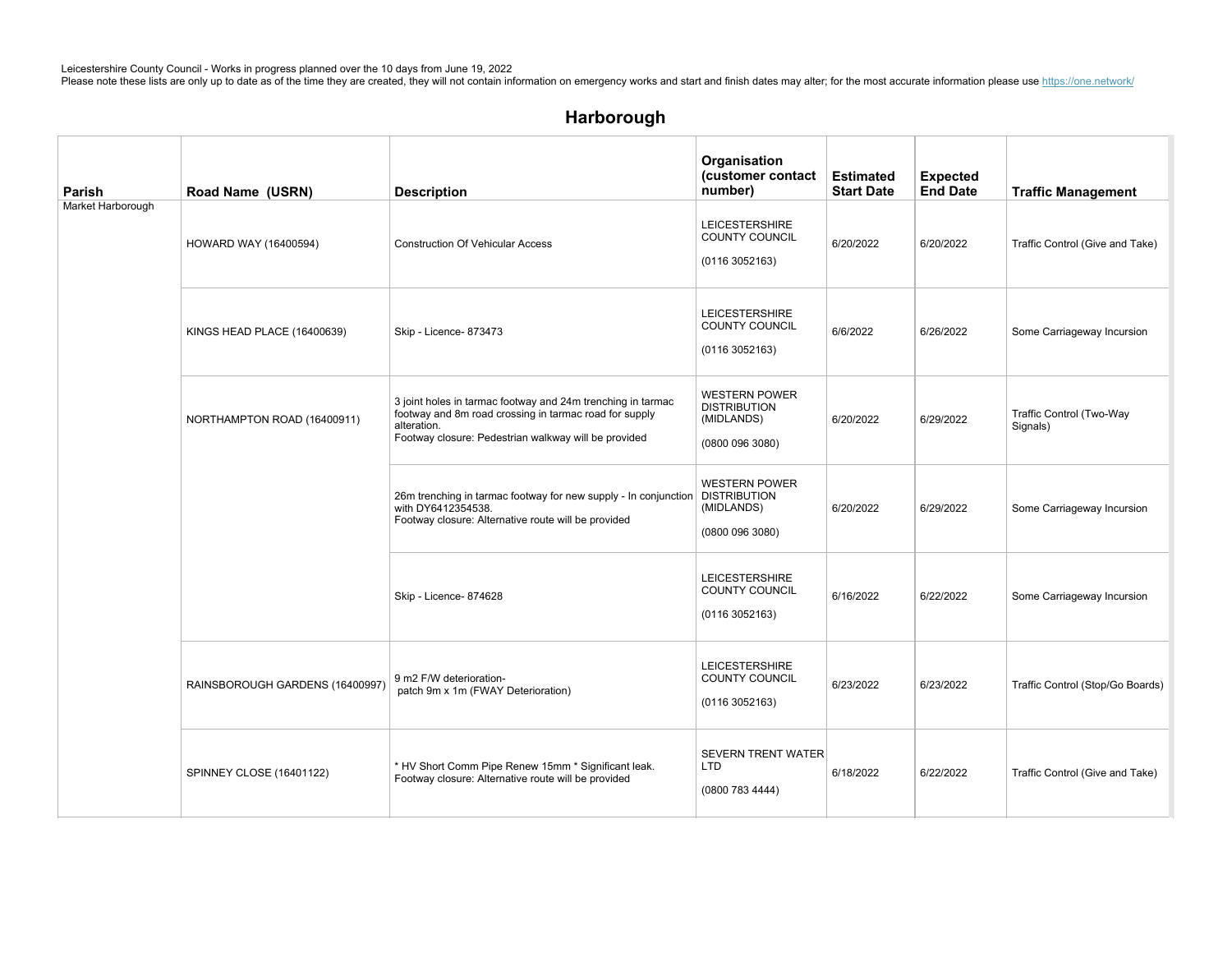| Parish                 | Road Name (USRN)            | <b>Description</b>                                                               | Organisation<br>(customer contact<br>number)                    | <b>Estimated</b><br><b>Start Date</b> | <b>Expected</b><br><b>End Date</b> | <b>Traffic Management</b>            |
|------------------------|-----------------------------|----------------------------------------------------------------------------------|-----------------------------------------------------------------|---------------------------------------|------------------------------------|--------------------------------------|
| Market Harborough      | STUART ROAD (16401176)      | 10.50 m2 Carriageway patch<br>Excavate and patch 7.0 x 1.5m (CWAY Deterioration) | LEICESTERSHIRE<br><b>COUNTY COUNCIL</b><br>(01163052163)        | 6/20/2022                             | 6/20/2022                          | Traffic Control (Stop/Go Boards)     |
|                        | THE HEADLANDS (16401218)    | <b>Construction Of Vehicular Access</b>                                          | <b>LEICESTERSHIRE</b><br>COUNTY COUNCIL<br>(01163052163)        | 6/21/2022                             | 6/21/2022                          | Traffic Control (Give and Take)      |
|                        | WARTNABY STREET (16401320)  | Skip - Licence- 874908                                                           | <b>LEICESTERSHIRE</b><br>COUNTY COUNCIL<br>(01163052163)        | 6/20/2022                             | 6/26/2022                          | Some Carriageway Incursion           |
|                        | WESTERN AVENUE (16401360)   | HV Hydrant Rebuild chamber                                                       | <b>SEVERN TRENT WATER</b><br>LTD<br>(08007834444)               | 6/17/2022                             | 6/21/2022                          | No Carriageway Incursion             |
|                        | WILLOW CRESCENT (16401375)  | HV Boundary box Repair.<br>Footway closure: Alternative route will be provided   | <b>SEVERN TRENT WATER</b><br>LTD<br>(08007834444)               | 6/18/2022                             | 6/22/2022                          | Traffic Control (Give and Take)      |
| Medbourne              | MAIN STREET (16400753)      | Skip - Licence- 872800                                                           | <b>LEICESTERSHIRE</b><br><b>COUNTY COUNCIL</b><br>(01163052163) | 5/29/2022                             | 6/25/2022                          | Some Carriageway Incursion           |
| Misterton with Walcote | LUTTERWORTH ROAD (16400731) | Large Main Repair Length >2m 7"                                                  | <b>SEVERN TRENT WATER</b><br>LTD<br>(0800 783 4444)             | 6/17/2022                             | 6/21/2022                          | Traffic Control (Two-Way<br>Signals) |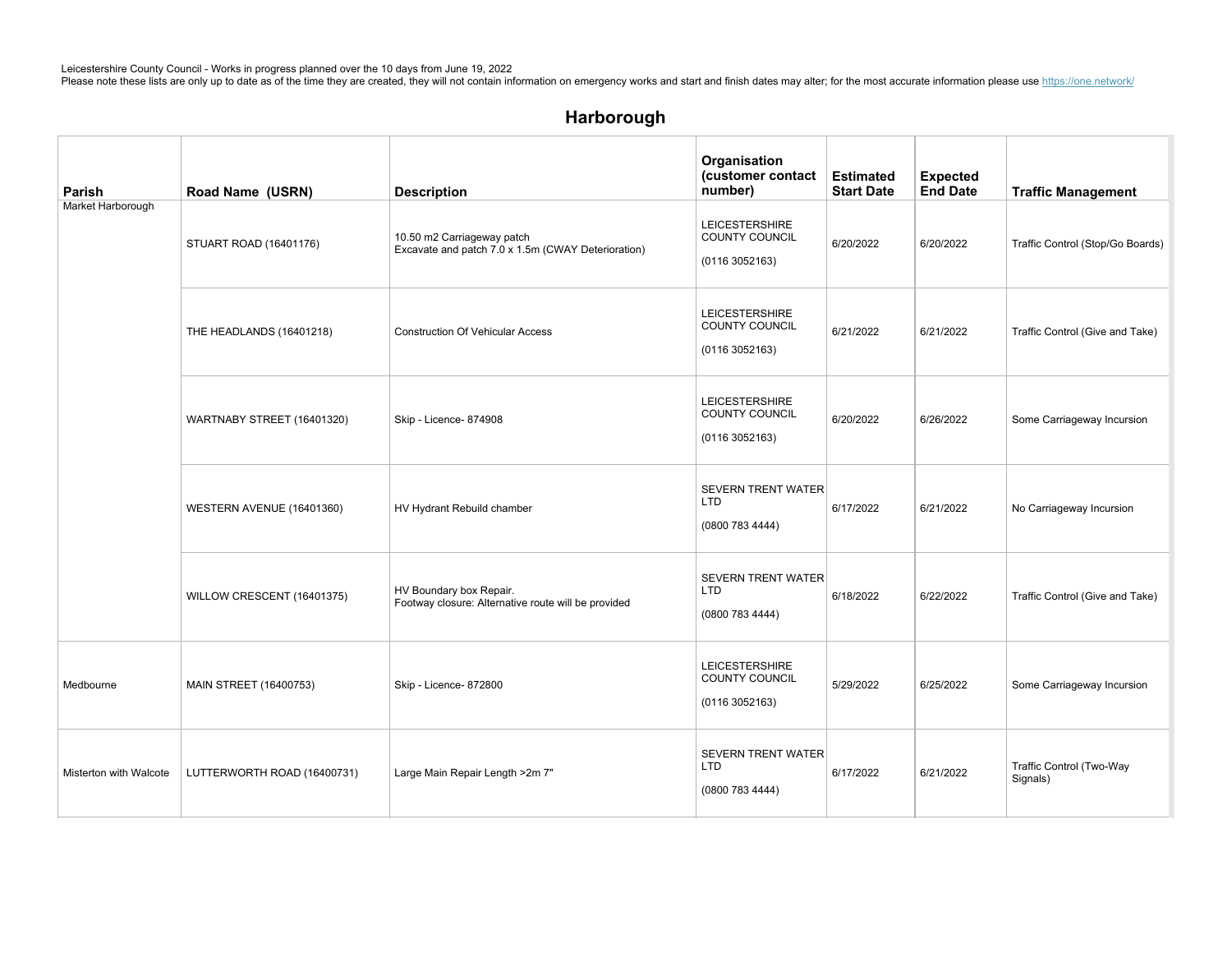| Parish         | Road Name (USRN)              | <b>Description</b>                                                                                                          | Organisation<br>(customer contact<br>number)                    | <b>Estimated</b><br><b>Start Date</b> | <b>Expected</b><br><b>End Date</b> | <b>Traffic Management</b>              |
|----------------|-------------------------------|-----------------------------------------------------------------------------------------------------------------------------|-----------------------------------------------------------------|---------------------------------------|------------------------------------|----------------------------------------|
| Nevill Holt    | FOOTPATH B65A (16402905)      | Construction close to PROW                                                                                                  | <b>LEICESTERSHIRE</b><br><b>COUNTY COUNCIL</b><br>(01163052163) | 4/25/2022                             | 10/23/2022                         | Road Closure                           |
| North Kilworth | ALONG THE BOTTOM (16400017)   | 56m2 Footway Patching                                                                                                       | <b>LEICESTERSHIRE</b><br>COUNTY COUNCIL<br>(01163052163)        | 6/24/2022                             | 6/24/2022                          | Road Closure                           |
| Peatling Magna | COUNTESTHORPE ROAD (16403584) | to make safe the carriageway that has been undermined by<br>badgers                                                         | <b>LEICESTERSHIRE</b><br>COUNTY COUNCIL<br>(01163052163)        | 2/10/2022                             | 9/12/2022                          | Traffic Control (Two-Way<br>Signals)   |
| Saddington     | SMEETON ROAD (16401567)       | Boundary box Install 25mm                                                                                                   | <b>SEVERN TRENT WATER</b><br><b>LTD</b><br>(0800 783 4444)      | 6/27/2022                             | 6/29/2022                          | Some Carriageway Incursion             |
| Scraptoft      | <b>COVERT LANE (16400272)</b> | <b>Hydrant Renew</b>                                                                                                        | <b>SEVERN TRENT WATER</b><br><b>LTD</b><br>(0800 783 4444)      | 6/19/2022                             | 6/20/2022                          | Road Closure                           |
| Shearsby       | MAIN STREET (16400786)        | Replace 1 existing pole 0.5m x 0.5m.<br>Footway closure: Alternative route will be provided                                 | <b>BT</b><br>(0800 800150)                                      | 6/22/2022                             | 6/22/2022                          | Traffic Control (Give and Take)        |
|                | WELFORD ROAD (16401339)       | Reset 2x 76mm post. Remove 2x posts and 2x signs, dispose. COUNTY COUNCIL<br>Install 2x 76mm posts and attach 2x new signs. | <b>LEICESTERSHIRE</b><br>(01163052163)                          | 6/24/2022                             | 6/24/2022                          | Traffic Control (Multi-Way<br>Signals) |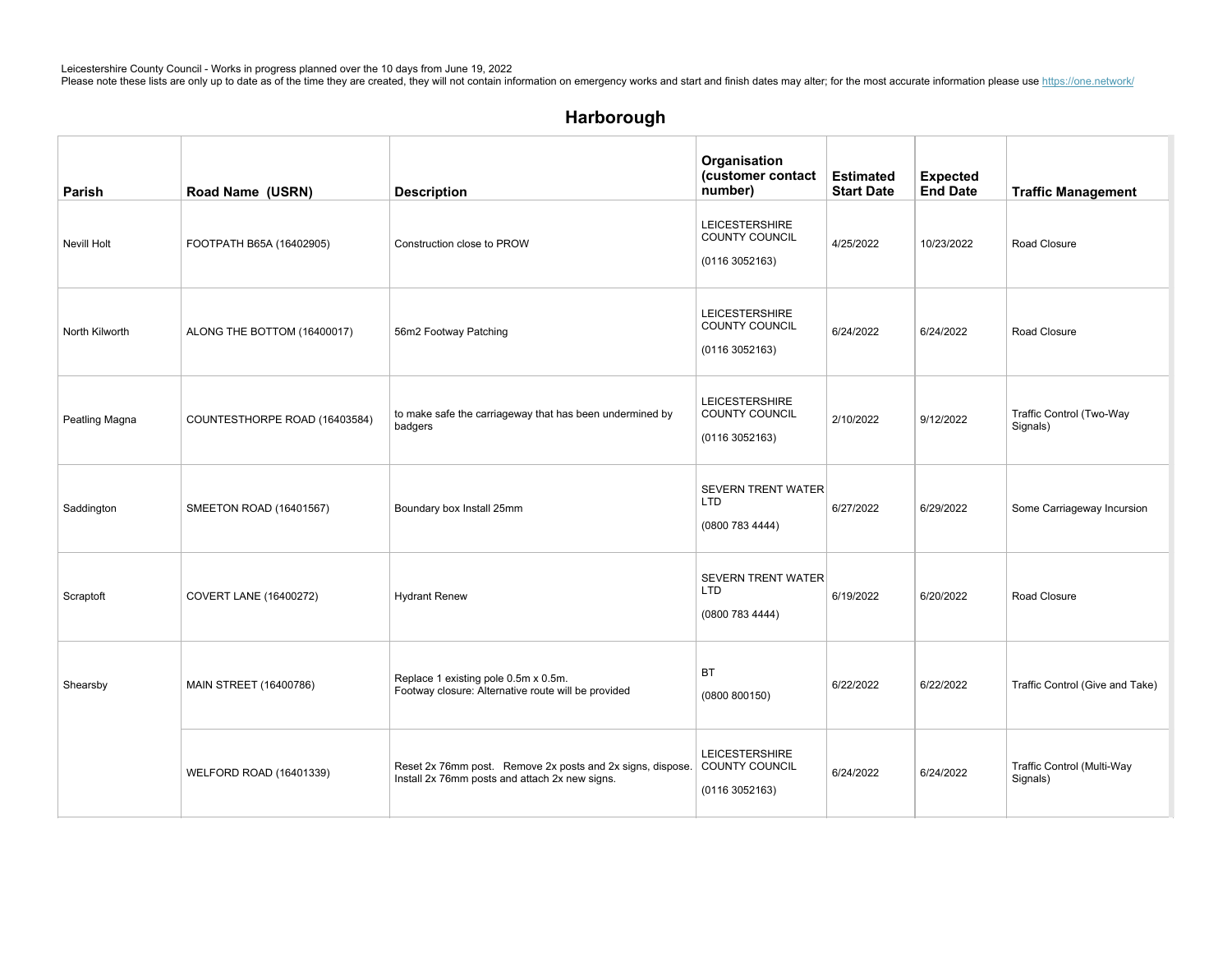# Harborough

| Parish             | Road Name (USRN)               | <b>Description</b>                                                                                                                 | Organisation<br>(customer contact<br>number)                     | <b>Estimated</b><br><b>Start Date</b> | <b>Expected</b><br><b>End Date</b> | <b>Traffic Management</b>            |
|--------------------|--------------------------------|------------------------------------------------------------------------------------------------------------------------------------|------------------------------------------------------------------|---------------------------------------|------------------------------------|--------------------------------------|
| Skeffington        | UPPINGHAM ROAD (16402093)      | FM Conway to carry out routine gully emptying using their own<br>TM.                                                               | <b>LEICESTERSHIRE</b><br><b>COUNTY COUNCIL</b><br>(01163052163)  | 6/20/2022                             | 6/24/2022                          | Lane Closure                         |
|                    |                                | Remove post, dispose. Install 76mm post and transfer 2x signs<br>from old post to new post.                                        | <b>LEICESTERSHIRE</b><br><b>COUNTY COUNCIL</b><br>(01163052163)  | 6/22/2022                             | 6/22/2022                          | Traffic Control (Stop/Go Boards)     |
| Stockerston        | ALLEXTON FIELD ROAD (16400012) | 20 m2 Carriageway potholes (14 potholes)                                                                                           | <b>LEICESTERSHIRE</b><br><b>COUNTY COUNCIL</b><br>(01163052163)  | 6/22/2022                             | 6/22/2022                          | Road Closure                         |
| Swinford           | RUGBY ROAD (16401033)          | *1 x new connection of 25mm MDPE service * to 125mm HPPE LTD<br>main in Carriageway                                                | <b>SEVERN TRENT WATER</b><br>(0800 783 4444)                     | 6/21/2022                             | 6/24/2022                          | Traffic Control (Two-Way<br>Signals) |
| Thorpe Langton     | MAIN STREET (16402399)         | <b>GPRS Survey</b>                                                                                                                 | <b>LEICESTERSHIRE</b><br><b>COUNTY COUNCIL</b><br>(0116 3052163) | 6/27/2022                             | 7/1/2022                           | Traffic Control (Two-Way<br>Signals) |
| Thurnby and Bushby | UPPINGHAM ROAD (16401289)      | LAY A NEW GAS SERVICE 5M FROM THE MAIN IN THE<br>FOOTWAY.<br>Footway closure: Pedestrian walkway will be provided                  | <b>CADENT GAS LIMITED</b><br>(0800 389 8000)                     | 6/21/2022                             | 6/24/2022                          | Traffic Control (Two-Way<br>Signals) |
|                    | UPPINGHAM ROAD (16402417)      | Remove 2x bollards and post, dispose. Install 2x Keep Left<br>Bollards, 76mm post and attach 2x 600mm "Keep Left Arrows"<br>signs. | <b>LEICESTERSHIRE</b><br>COUNTY COUNCIL<br>(01163052163)         | 6/27/2022                             | 6/27/2022                          | Traffic Control (Stop/Go Boards)     |

MAINSTREET(1640 $\sigma$ 2) 1jointholeingrassvergeand $3$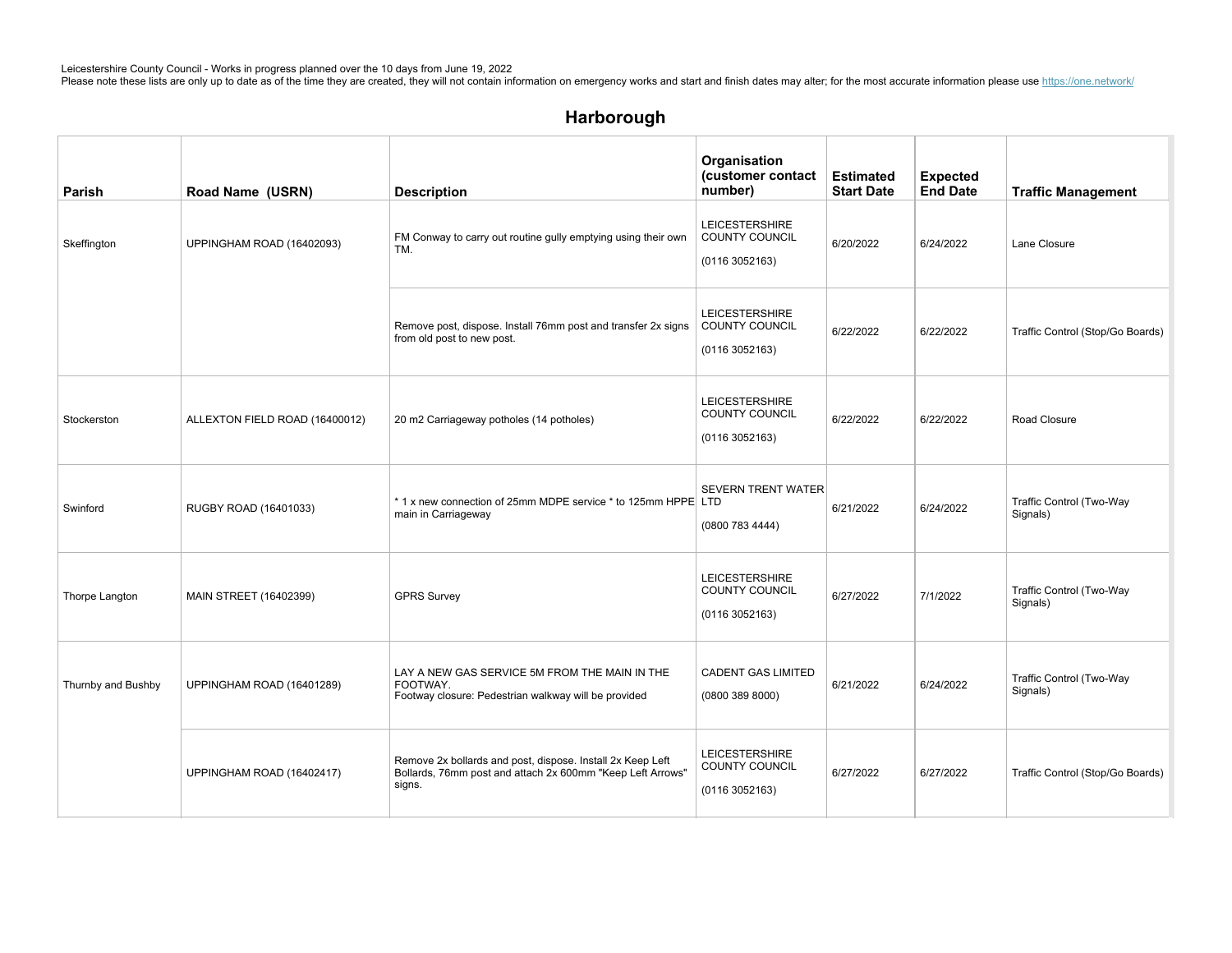# Harborough

| Parish                      | Road Name (USRN)                                 | <b>Description</b>                                                                                                                                                            | Organisation<br>(customer contact<br>number)                                 | <b>Estimated</b><br><b>Start Date</b> | <b>Expected</b><br><b>End Date</b> | <b>Traffic Management</b>              |
|-----------------------------|--------------------------------------------------|-------------------------------------------------------------------------------------------------------------------------------------------------------------------------------|------------------------------------------------------------------------------|---------------------------------------|------------------------------------|----------------------------------------|
| Tilton                      | <b>MAIN STREET (16400762)</b>                    | 1 joint hole in grass verge and 31m trenching in tarmac footway<br>and tarmac road and grass verge for new substation.<br>Footway closure: Alternative route will be provided | <b>WESTERN POWER</b><br><b>DISTRIBUTION</b><br>(MIDLANDS)<br>(0800 096 3080) | 6/6/2022                              | 6/27/2022                          | Traffic Control (Multi-Way<br>Signals) |
|                             | OAKHAM ROAD (16402468)                           | 104m trenching in tarmac footway and tarmac road for new<br>supply.<br>Footway closure: Alternative route will be provided                                                    | <b>WESTERN POWER</b><br><b>DISTRIBUTION</b><br>(MIDLANDS)<br>(0800 096 3080) | 6/9/2022                              | 6/27/2022                          | Road Closure                           |
|                             | OLD MELTON ROAD (16402467)                       | Traffic light head only - no excavation                                                                                                                                       | <b>WESTERN POWER</b><br><b>DISTRIBUTION</b><br>(MIDLANDS)<br>(0800 096 3080) | 6/6/2022                              | 6/27/2022                          | Traffic Control (Multi-Way<br>Signals) |
| <b>Willoughby Waterleys</b> | MAIN STREET (16400770)                           | Skip - Licence- 874441                                                                                                                                                        | <b>LEICESTERSHIRE</b><br><b>COUNTY COUNCIL</b><br>(01163052163)              | 6/16/2022                             | 6/22/2022                          | Some Carriageway Incursion             |
| Wistow                      | FLECKNEY ROAD (16402442)                         | Please refit rubber pads and tighten bolts on cattle grid                                                                                                                     | <b>LEICESTERSHIRE</b><br><b>COUNTY COUNCIL</b><br>(01163052163)              | 6/21/2022                             | 6/21/2022                          | Road Closure                           |
|                             | FROM STATION ROAD TO FLECKNEY<br>ROAD (16401563) | On foot exams of bridge parapets, with hand tools only. Hours of<br>works 08.30 - 17.00                                                                                       | <b>NETWORK RAIL</b><br>-PROMOTERS<br><b>NATIONAL</b>                         | 6/22/2022                             | 6/22/2022                          | Traffic Control (Two-Way<br>Signals)   |
|                             | KIBWORTH ROAD (16402440)                         | 4.08 m2 Carriageway Patch<br>Patch area 5.1m x 0.8m.<br>Please replace white lines after (CWAY Deterioration)                                                                 | <b>LEICESTERSHIRE</b><br><b>COUNTY COUNCIL</b><br>(01163052163)              | 6/27/2022                             | 6/27/2022                          | Traffic Control (Two-Way<br>Signals)   |

 $N_{\rm eff}$  and  $N_{\rm eff}$  and  $N_{\rm eff}$  and  $N_{\rm eff}$  are ignoresters in  $L_{\rm eff}$  and  $N_{\rm eff}$  are ignoresters in  $L_{\rm eff}$